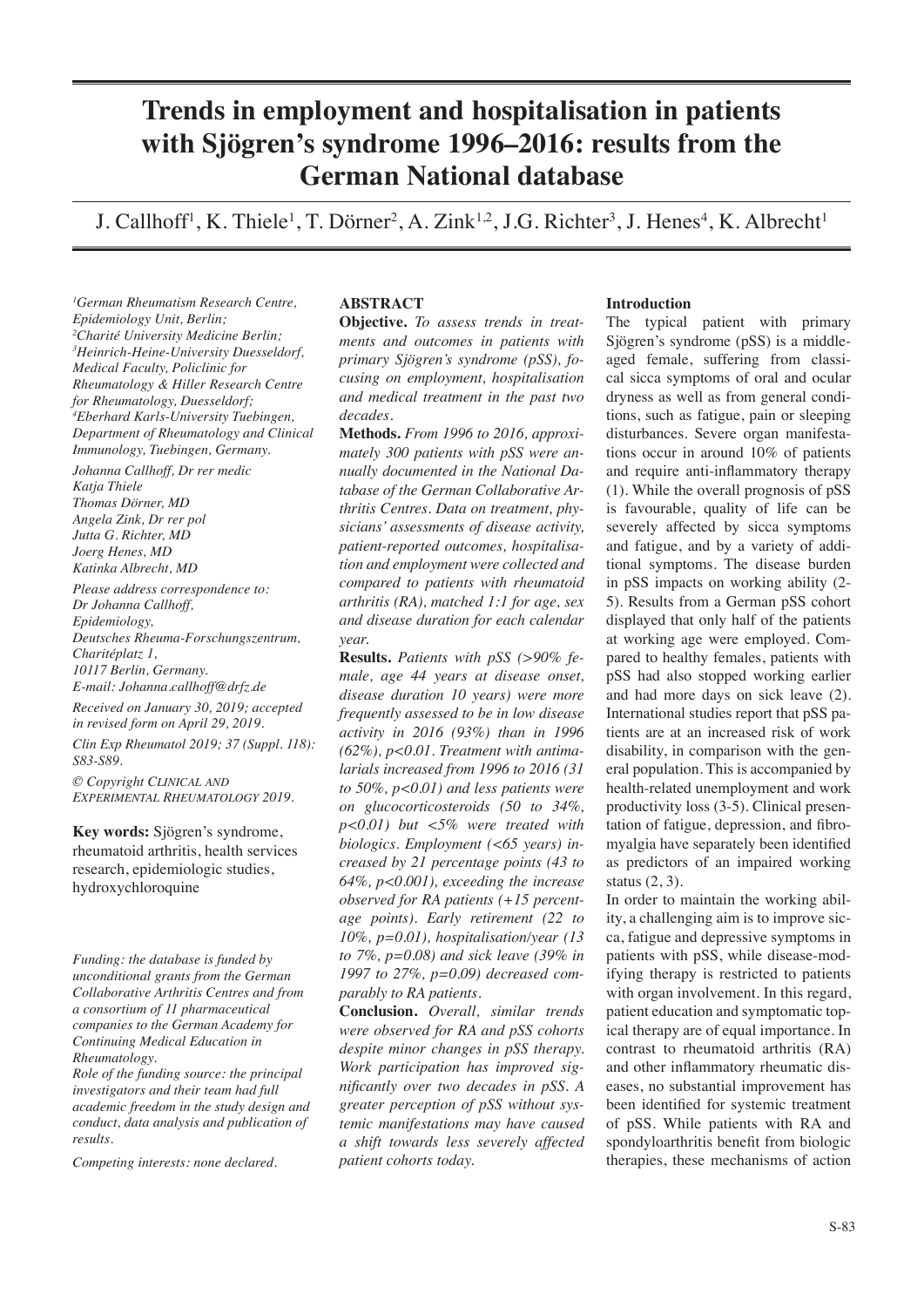#### **Trends in Sjögren's syndrome / J. Callhoff et al.**

do not specifically intervene with the pathogenesis of pSS, characterised by lymphocytic infiltration of the exocrine glands. New targeted pathways are under development (6) and may result in more successful treatment approaches in the future.

In the 1990s, employment rates in inflammatory rheumatic diseases were lower than in the general population (7). As considerable improvements in employment and healthcare utilisation have been observed in patients with RA, spondyloarthritis and systemic lupus erythematosus in the past years (8- 11), the objective of the study was to assess employment rates and hospitalisation in patients with pSS in the past two decades, compared to patients with RA. Due to less treatment options, we expected lower improvements compared to RA. But considering that Germany's employment rate currently is the second highest in the EU and has continuously increased since 2005 (12), our hypothesis was that in patients with pSS, employment rates had also increased.

## **Methods**

*Database.* Data was derived from the National Database of the German Collaborative Arthritis Centers (NDB). This is an ongoing prospective study that started data collection in 1993 as a long-term monitoring system for rheumatology in Germany (13). Participating rheumatologists from 15 centres consecutively included unselected outpatients with inflammatory rheumatic diseases. Centres comprise both private practices and tertiary outpatient clinics. Physician and patient-reported data is collected once a year for new and returning patients using electronic patient documentation systems. Returning patients can be identified using a unique patient identification number (pseudonym). The NDB was specifically conceptualised to provide data on health care for all patients with rheumatic diseases. As RA and spondyloarthritis are the most frequently reported disease entities, documentation is tailored to these patients, but connective tissue diseases are also collected. For this reason, specific data on pSS symptoms/organ manifestations, treatment and outcomes, such as sicca symptoms, serology, biopsy data, tear substitutes, topical therapy, EULAR primary Sjögren's syndrome disease activity (ESSDAI) and patient indices (ESSPRI) (14) are not captured. Since the NDB has been continued over two decades, several variables have been added at certain time points. If applicable, we report the year in which a new variable has been added.

## *Clinical patient characteristics*

PSS patients were identified by primary ICD-10 diagnosis of M35.0 (International Classification of Diseases, 10th Ed). Patients with secondary diagnosis of SS were excluded. Data on patient characteristics such as age, gender, education ( $\leq 9$ , 10-13,  $\geq 14$  years), body mass index (BMI in kg/m², since 2003) and smoking (currently/former/never, since 2005), are collected. Clinical data include symptom onset, disease duration, laboratory markers (erythrocyte sedimentation rate (ESR, since 1997), positive rheumatoid factor (RF, since 2009), among others. Age at symptom onset has been calculated as the difference between age at documentation and the duration of symptoms. From all documented visits available for each patient, it was assessed if the ESR had ever been above 50mm/h and/or if RF was ever positive. Physician-reported disease activity is recorded on a numerical rating scale (NRS) with values ranging from 0 (no activity) to 10 (worst outcome). The numbers of tender and swollen joints are collected using the 28 joints from the DAS-28 (15). A set of 20 comorbidities was reported (yes/no) by the rheumatologist.

## *Treatment*

For each year, treatment was reported including the following agents: antimalarials (chloroquine/hydroxychloroquine), methotrexate, azathioprine, biologics (belimumab since 2012, rituximab since 2007), non-selective non-steroidal anti-rheumatic drugs (NSAIDs), Cox2-inhibitors, glucocorticosteroids (GC, low dose  $\leq$ 7.5 mg prednisone equivalent/day, high dose >7.5 mg/day), other analgesics and opioids (since 2005).

## *Patient-reported outcomes*

Patient-reported items include global health, fatigue, pain and sleeping disorder on NRS (0–10) with low values indicating good outcomes. Symptoms of anxiety/depression were documented within the EuroQuol (16). Patients were asked about their employment status (Are you full-time employed/part-time employed/unemployed/retired/in early retirement?), about their sick leave (Have you been on sick leave due to your inflammatory disease during the past 12 months?) and hospitalisation (Have you been treated as an inpatient due to your inflammatory rheumatic disease during the last 12 months?).

## *Statistical analyses*

Descriptive statistics (mean, standard deviation (SD) and percentages) were used to summarise patients' characteristics, treatments and outcomes for each calendar year. For the reason of clarity, results are only presented for every fourth year (1996, 2000, 2004, 2008, 2012, 2016).

To test the hypothesis of the study, employment rates in 1996 and 2016 were compared with a chi-square test of proportions. As there is no pSS patient who was observed in 1996 was also observed in 2016 the samples are independent.

Patients of the pSS cohort were compared to RA patients from the NDB. RA patients were identified by primary M05/ M06 ICD-10 diagnosis. For comparison with RA, we matched pSS patients to RA patients 1:1 by age  $(\pm 2 \text{ years})$ , sex, disease duration  $(\pm 3 \text{ years})$  and calendar year. Seven pSS patients could not be matched with an RA patient and were excluded from the analysis.

To examine if alterations over time were biased by differences in the patient case mix, a sub-analysis was performed which included only the first visit of each patient. This analysis was performed to examine if the characteristics of newly included patients in the NDB changed over time. Characteristics of pSS and RA patients at their first study visit are presented. Because the numbers of newly presenting pSS patients per year were low, we cumulated data for the years 1993-1996, 2003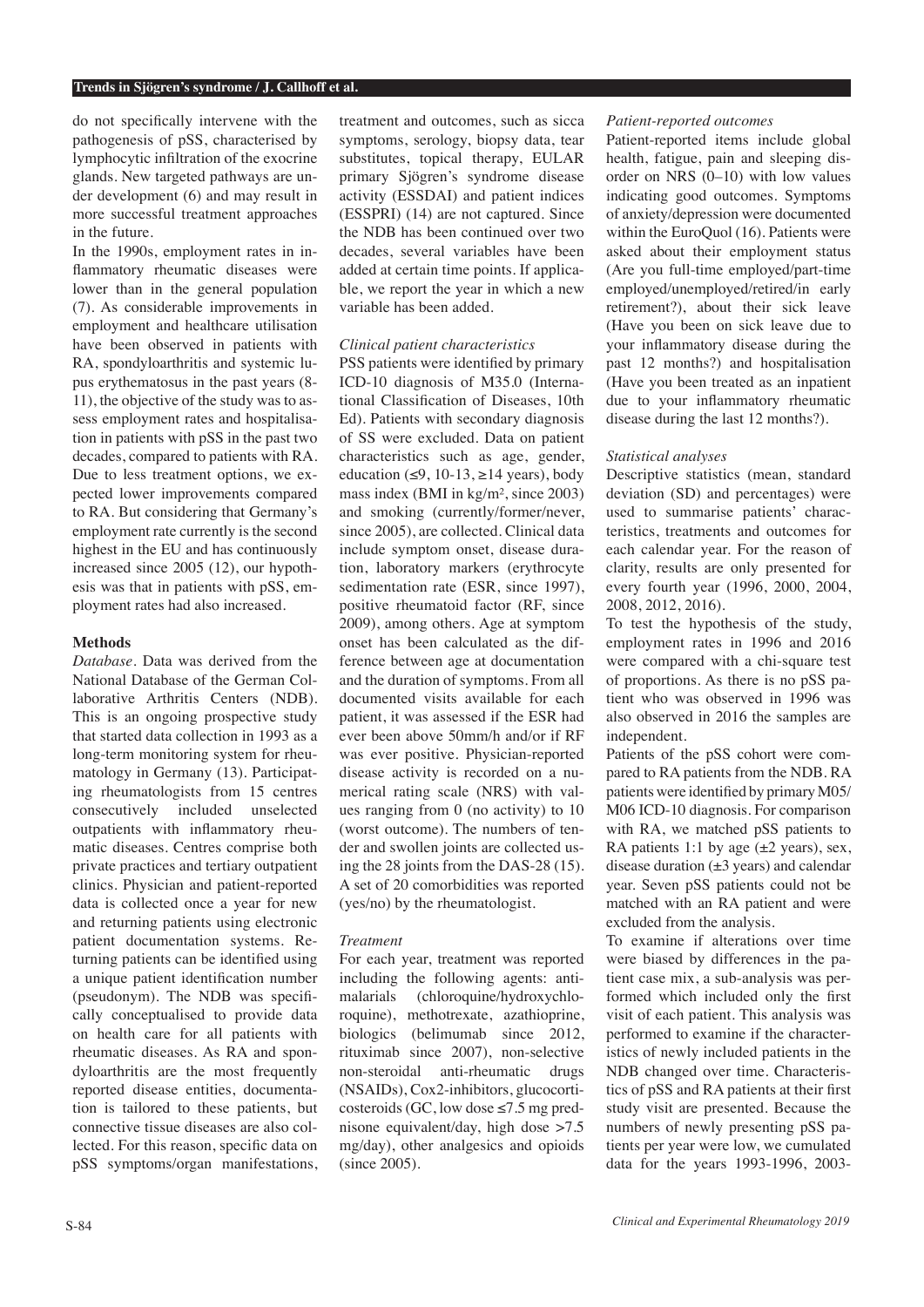2006 and 2013-2016. For this analysis, no matching with RA patients was performed.

# *Ethics approval*

The database received study approval from the ethics committee of the Charité – University Medicine Berlin (EA1/196/06).

## **Results**

From 1996 to 2016, a total of 3,000 patients (6,300 visits) with pSS were documented in the NDB. Annually, the visits of 154 (in 2006) to 512 patients (in 2002) were recorded.

# *Patient characteristics*

More than 90% of the patients were female (Table I). Their mean age increased slightly from 53±13 years in 1996 to 57±15 years in 2016. The age at disease onset remained relatively constant considering the large standard deviations and changes between 43±14 years in 1996 and 2000 and 46±15 years in 2012. The median symptom duration increased from 7.5 years in 1996 to 10.1 years in 2016. In 2016, more patients were smokers (former and current) than in 2008 (45% *vs.* 37%) and there were more patients in 2016 with ≥14 years of education than in 1996.

The BMI, the proportion of rheumatoid factor positive patients and the proportion of patients who ever had an ESR of >50mm/h remained relatively constant.

## *Systemic treatments*

Overall, systemic treatment for pSS patients in the NDB has not changed substantially (Table II). Notably, more patients were treated with antimalarials (50%) in 2016 than 1996 (31%). Treatment with methotrexate  $(\sim 10\%)$  and azathioprine (~8%) remained stable over the observation periods. Cyclosporine, cyclophosphamide, leflunomide and mycofenolate were used in ≤3% of all patients throughout the years. In 2016, 4.3% were treated with biologics, mainly rituximab. Less patients were treated with GC in 2016 than 20 years earlier (34 vs. 50%) with a decrease in patients with high GC doses (>7.5mg prednisone equivalent/day). The use of nonselective NAIDs (~25%) and Cox-2

**Table I.** Characteristics of the pSS patients.

|                                            |                                          | 1996    | 2000    | 2004              | 2008    | 2012    | 2016    |
|--------------------------------------------|------------------------------------------|---------|---------|-------------------|---------|---------|---------|
| N                                          |                                          | 326     | 475     | 419               | 185     | 191     | 229     |
| Female, %                                  |                                          | 94      | 93      | 94                | 94      | 92      | 90      |
| Age, mean (SD) in years                    |                                          | 53 (13) | 54 (13) | 55 (14)           | 56 (13) | 57 (14) | 57 (15) |
|                                            | Age at disease onset, mean (SD) in years | 43 (14) | 43 (14) | 44 (15)           | 46 (14) | 46(15)  | 43 (15) |
|                                            | Symptom duration, mean (SD) in years     | 10(9)   | 10(10)  | 11(10)            | 10(9)   | 10(8)   | 12(9)   |
| Smoking, ever, %                           |                                          |         |         |                   | 37      | 35      | 45      |
| BMI, mean, $kg/m^2(SD)$                    |                                          |         |         | 25(5)             | 25(5)   | 25(5)   | 25(5)   |
| Education                                  | $\leq$ 9 years                           | 18      | 14      | $-$ *             | 16      | 17      | 10      |
|                                            | $10-13$ years                            | 59      | 64      | $\qquad \qquad -$ | 56      | 53      | 50      |
|                                            | $\geq$ 14 years                          | 23      | 22      |                   | 28      | 30      | 40      |
| Ever RF positive, %                        |                                          | ÷       |         |                   | 50      | 57      | 60      |
| $ESR > 50$ mm/h, %                         |                                          |         | 13      | 14                | 15      | 16      | 14      |
|                                            | Comorbidities, physician reported        |         |         |                   |         |         |         |
|                                            | Lung disease (since 2005), $%$           |         |         |                   | 10      | 8       | 10      |
| Depression (since 2005), %                 |                                          |         |         |                   | 10      | 8       | 5       |
| Degenerative joint disease (since 2002), % |                                          |         |         | 33                | 17      | 15      | 13      |
|                                            | Renal disease (since 2002), %            |         |         | 6                 | 4       | 4       | 5       |

BMI: Body mass index; ESR: erythrocyte sedimentation rate; RF: Rheumatoid factor; SD: standard deviation. \*in 2004, education was not collected.

**Table II.** Treatments for extraglandular (systemic) manifestations (%).

|                          | 1996 | 2000 | 2004 | 2008 | 2012 | 2016 |
|--------------------------|------|------|------|------|------|------|
| Antimalarials            | 31   | 37   | 46   | 36   | 39   | 51   |
| Methotrexate             | 10   | 9    | 10   | 11   | 8    | 10   |
| Azathioprine             | 8    | 10   | 11   | 8    | 7    | 5    |
| <b>Biologics</b>         | -    | 0.2  | 0.0  | 0.9  | 0.7  | 4.3  |
| <b>Belimumab</b>         | ۰    | -    |      | ٠    |      | 0.6  |
| Rituximab                |      | -    | 0.0  | 0.0  | 0.7  | 3.0  |
| Glucocorticosteroids     | 50   | 46   | 45   | 33   | 34   | 34   |
| $GCs \ge 7.5mg/d$        | 20   | 15   | 10   | 17   | 9    | 12   |
| $GCs < 7.5$ mg/d         | 80   | 85   | 90   | 83   | 91   | 88   |
| Non-selective NSAIDs     | 24   | 24   | 18   | 26   | 24   | 23   |
| $Cox2$ -Inhibitors       |      | 7    | 14   | 7    | 7    | 11   |
| Other analgetics         | 6    | 6    | 10   | 7    | 15   | 14   |
| Opioids                  |      |      |      | 8    | 8    | 5    |
| None of those treatments | 21   | 16   | 14   | 19   | 24   | 16   |

Cyclosporine A, cyclophosphamide, leflunomide and mycofenolate were ≤3% in all years.

inhibitors  $(\sim 10\%)$  has not changed over the years while analgesics including opioids were slightly more frequently used in recent years.

## *Physician's and patient's disease assessment*

While two thirds of the patients reached low disease activity according to physicians' assessments in 1996, nearly all of them reached this target in 2016 (Table III). Around 90% of the patients had no swollen joints, and about three quarters of the patients had no tender joints throughout the years.

Around 40% of the patients reported good global health with no major changes from 2000 to 2016. Good outcomes for pain, fatigue, sleeping disorder and

anxiety/depression were documented by 50–61% of the patients in 2016 with improved outcomes from 2008 to 2016.

# *Hospitalisation and work participation*

Of particular note, fewer patients were hospitalised due to pSS in 2016 than in 1996 (Table IV), including a decrease of the median number of hospital days from 21 in 1996 to 7 in 2016.

Employment of patients <65 years increased from 43% in 1996 to 64% in 2016 (*p*-value from Chi-Square-Test 0.001). Employment increased in all age groups and independently of gender. For employed patients, sick leave due to pSS during the last 12 months decreased from 34% in 2000 to 27% in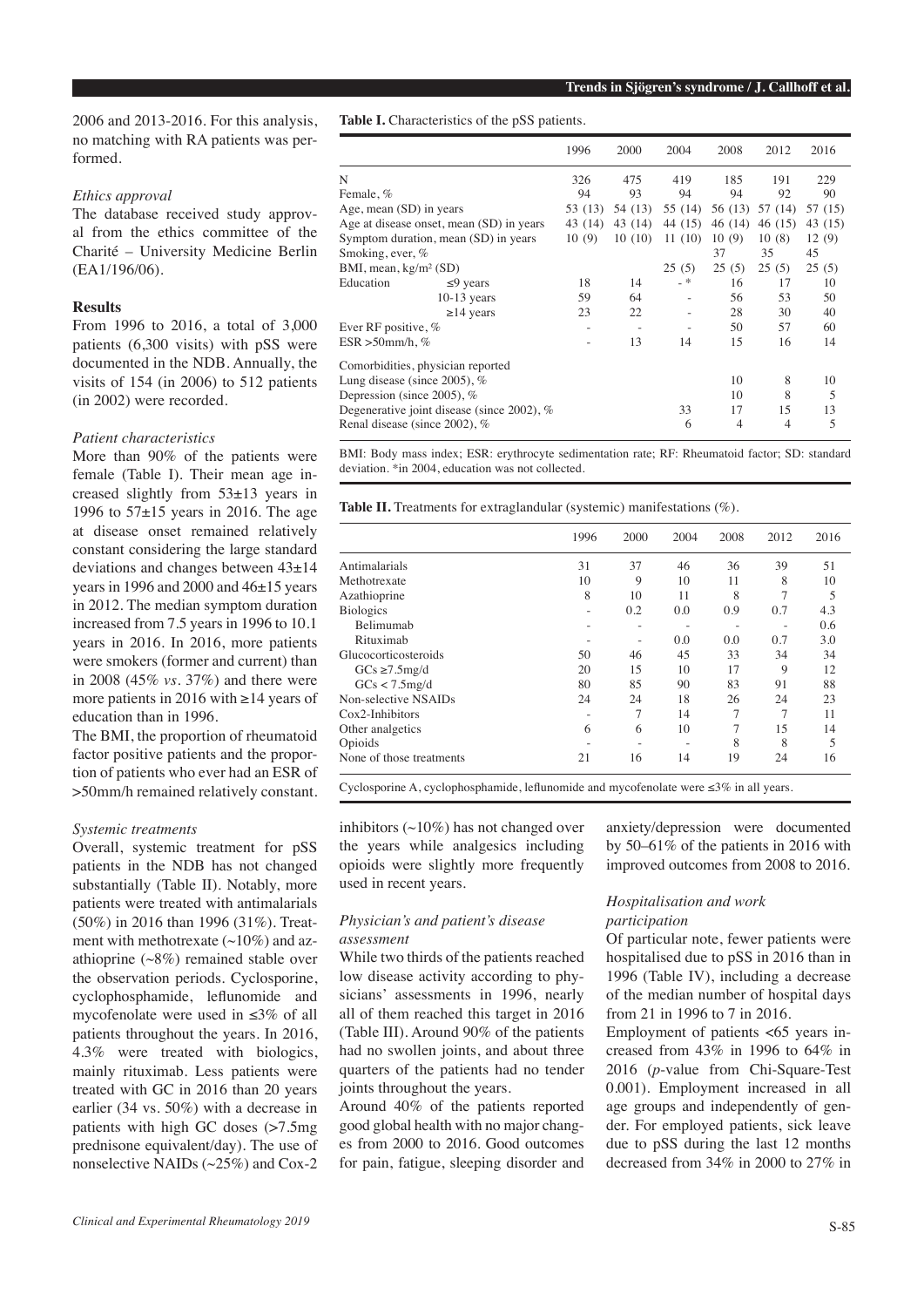**Table III.** Physician- and patient-reported outcomes (%).

|                                | 1996 | 2000     | 2004           | 2008 | 2012           | 2016 |
|--------------------------------|------|----------|----------------|------|----------------|------|
| Physician                      |      |          |                |      |                |      |
| Disease severity: asymptomatic | 4    | 4        | $\overline{2}$ | 5    | $\overline{4}$ | 3    |
| mild                           | 37   | 46       | 43             | 51   | 46             | 60   |
| moderate                       | 49   | 43       | 45             | 38   | 48             | 36   |
| severe                         | 10   | 7        | 9              | 5    | 2              | 1    |
| very severe                    |      | $\Omega$ | $\Omega$       |      |                |      |
| Low disease activity, 0-3      | 62   | 68       | 69             | 85   | 92             | 93   |
| No swollen joints              |      | 89       | 84             | 69   | 89             | 91   |
| No tender joints               |      | 73       | 68             | 67   | 64             | 75   |
| Patient                        |      |          |                |      |                |      |
| Good Global Health, 0-3        |      | 40       | 38             | 35   | 39             | 44   |
| Low pain, $0-3$                | 41   | 44       | 48             | 45   | 42             | 56   |
| Little fatigue, 0-3            |      | ۰        |                | 38   | 40             | 50   |
| Little sleeping disorder, 0-3  |      | -        |                | 43   | 47             | 51   |
| No anxiety/depression          |      |          |                | 53   | 58             | 61   |

Disease activity, joint counts, global health, pain, fatigue and sleeping disorders are all reported on numeric rating scales from 0–10. Anxiety/depression are reported by EQ-5D.

Table IV. Hospitalisation and work participation, %.

|                                                 | 1996 | 2000           | 2004 | 2008 | 2012 | 2016 |
|-------------------------------------------------|------|----------------|------|------|------|------|
| Hospitalised due to pSS, past year              | 13   | 14             | 15   | 9    | 6    | 7    |
| Patients $\leq 65$ years                        |      |                |      |      |      |      |
| Number of patients                              | 278  | 403            | 309  | 127  | 130  | 157  |
| Employed, 41-50 years                           | 44   | 66             | 63   | 48   | 70   | 87   |
| Employed, 51-60 years                           | 43   | 41             | 43   | 80   | 61   | 66   |
| Employed, 61-65 years                           | 6    | $\overline{c}$ | 8    | 27   | 14   | 21   |
| Employed women                                  | 42   | 48             | 48   | 57   | 64   | 62   |
| Employed men                                    | 63   | 48             | 47   | 71   | 67   | 80   |
| Employed part-time                              | 9    | 10             | 15   | 14   | 17   | 21   |
| Sick leave due to pSS, past year, % of employed |      | 34             | 29   | 20   | 24   | 27   |
| Early retirement                                | 22   | 16             | 17   | 17   | 11   | 10   |

2016. The median number of sick leave days decreased from 21 to 14 days in this period. The proportion of patients with early retirement decreased from 22% to 10% (patients  $\leq 65$  years).

#### *Comparison to rheumatoid arthritis*

Between 1996 and 2016, a total of 85,300 RA patients were documented in the NDB. Annually, the visits of around 10,000 patients were recorded. In patients with RA, matched for sex, age and disease duration, the hospitalisation rate was higher in 1996 (29%) as compared to pSS, and decreased to 11% in 2016 (Fig. 1).

Employment rates for patients with RA ≤65 years increased from 41% in 1996 to 59% in 2016 as also found for pSS. RA patients were more frequently on sick leave in 1997 (46%) and sick leave decreased to 25% in 2016, again similar as observed for pSS patients.

The proportion of RA patients with ear-

ly retirement was also higher in earlier years and decreased to similar levels (36% in 1996 to 14% in 2016).

#### *Characteristics of patients at their first visit in the NDB*

Characteristics of patients with pSS and RA at their first documented visit in the NDB are reported in Table V. While symptom duration has declined continuously in RA, it remained high for pSS (4.5 years). Physician-rated disease activity showed the same trend for pSS patients with nearly all patients in low disease activity in recent years. However, the level of patient-reported pain and the percentage of patients with joint symptoms and lacking comorbidities did not change in pSS patients. In contrast to RA, ever smoking was recorded on a low level in 2013–2016. Employment rates also increased over the decades for pSS as well as RA patients at their first visit.

#### **Discussion**

The NDB is an observational, longitudinal database in daily clinical practice which allows identification of trends over time in patients with rheumatic diseases. This is the first report on patients with pSS from the NDB. The evaluation over two decades shows trends in that average disease activity has decreased, patient-reported outcomes and work participation improved. Employment rates have increased by one fifth, approximating the rates of the general population. Two-thirds of patients with pSS at working age were employed in 2016. Meanwhile, hospitalisation rates, sick leave and early retirement decreased. This data suggest improved healthcare of patients with pSS that can only be partly attributed to reduced GC and increased DMARD usage. Nevertheless, the extent of the improvements is somewhat surprising. In contrast to RA, treatment strategies for pSS have not changed substantially, except for a substantial increase of antimalarials and decrease of high dose GC. This approach is adapted from related connective tissue diseases and is considered the therapy of choice in patients with mild to moderate manifestations (1). Despite the use of rituximab for a small proportion of pSS patients, the biologic era has not yet arrived in pSS (6). The main challenge of pSS treatment remains to provide efficacy for the heterogeneous symptoms regarding sicca symptoms (glandular), fatigue and extraglandular manifestations (1). It is noteworthy that the amount of GC use was reduced over time. This is consistent with a decrease of disease activity as assessed by the rheumatologists in just over half of all patients in 1993–1996 but in almost all patients in 2013–2016 at their initial visit. It is also possible that the awareness of the disease in primary care has increased. As a result, patients with mild forms of the disease would more frequently be presented to rheumatologists today. Then we would have a shift in the patient mix towards a less severely affected collective today. However, in contrast to RA, we could not observe a trend towards an earlier referral after symptom onset in pSS. Lower proportions of patients with a smoking history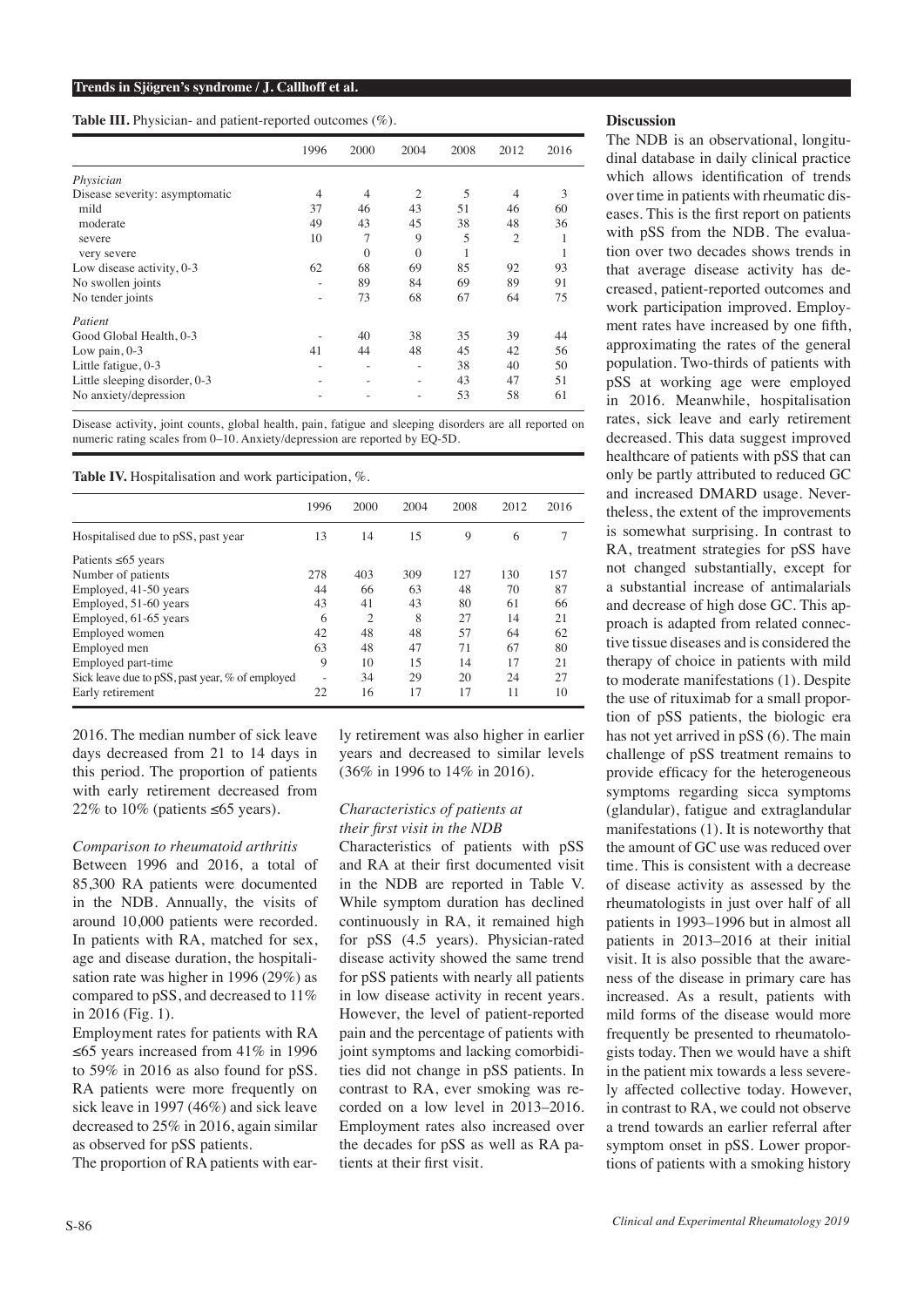

**Fig. 1.** Hospitalisation and work participation in patients with pSS compared to RA within the same NDB. Displayed are the proportion of patients of all patients ≤65 years between 1996 and 2016. regarding **A**) hospitalisation during the past 12 months, **B**) temporary sick leave, **C**) employment, **D**) early retirement.

Table V. Comparison between pSS and RA patients at first referral by the treating rheumatologist.

|                                             | <b>PSS</b>               |                  |                 | RA                       |                  |                 |
|---------------------------------------------|--------------------------|------------------|-----------------|--------------------------|------------------|-----------------|
|                                             | 1993-<br>1996            | $2003 -$<br>2006 | $2013-$<br>2016 | 1993-<br>1996            | $2003 -$<br>2006 | $2013-$<br>2016 |
| n.                                          | 193                      | 117              | 54              | 7998                     | 2381             | 895             |
| Female $(\%)$                               | 91                       | 93               | 91              | 77                       | 75               | 70              |
| Age, mean (SD) in years                     | 51 (14)                  | 54 (13)          | 48(16)          | 58 (14)                  | 58 (14)          | 58 (16)         |
| Age at disease onset, mean (SD) in years    | 43(15)                   | 48 (14)          | 40(14)          | 50(16)                   | 50(16)           | 53 (18)         |
| Symptom duration (median), in years         | 4.1                      | 2.3              | 4.5             | 3.7                      | 3.1              | 1.3             |
| Smoking, ever $(\%)$                        |                          | 55               | 26              |                          | 46               | 59              |
| BMI, mean (SD)                              | $\overline{\phantom{0}}$ | 25(5)            | 24(4)           | $\overline{\phantom{a}}$ | 26(5)            | 26(5)           |
| Treatment with antimalarials (%)            | 15                       | 20               | 23              | 7                        | 8                | 6               |
| Disease severity $(\%)$ : asymptomatic      | 6                        | $\overline{2}$   | $\overline{2}$  |                          | 1                |                 |
| mild                                        | 49                       | 45               | 86              | 25                       | 27               | 51              |
| moderate                                    | 37                       | 47               | 9               | 52                       | 53               | 42              |
| severe                                      | 8                        | 6                | $\overline{2}$  | 20                       | 16               | 5               |
| very severe                                 | 1                        |                  |                 | 3                        | $\overline{2}$   |                 |
| Disease activity (Physician) $(0-3)$ $(\%)$ | 56                       | 60               | 95              | 37                       | 40               | 62              |
| Pain $(0-3)$ $(\%)$                         | 50                       | 38               | 53              | 21                       | 26               | 37              |
| Comorbidities $(\%)$                        | $\equiv$                 | 77               | 77              |                          | 78               | 66              |
| Employed $(\% )$                            | 51                       | 61               | 69              | 46                       | 57               | 65              |

at their first referral may indicate positive changes in lifestyle and could also contribute to less severe symptoms in patients in the later observation periods. With regard to work ability, the percentage of employed women among females aged 15 to 65 years in the general population also improved from 55% in 1996 to 71% in 2016 (17). This overall positive national trend is an important

factor contributing to an increase in all employment rates that we also observed in other rheumatic diseases (8, 10, 11). The fact that patients with pSS are also participating in this increase, supports that pSS patients are able to benefit from this countrywide trend. In this context, education is known to be associated with employment rates (7) and also increased across the years.

The overall case numbers in German hospitals increased in the period from 1996 to 2016, while the total population remained stable (18). While markedly less pSS and RA patients retired early, the proportion of persons in the general population ≤65 years with early retirement stayed constant with 3.3% in 1992 and 3.4% in 2016 (19). The proportion of patients with musculoskeletal diseases of the total persons with early retirement in Germany decreased during this period (20), confirming that this development also affected patients with pSS and RA. Analyses from the Sjögren and from an early arthritis cohort indicate depression to be a strong predictor of considering early retirement (21). Greater attention to signs of depression may contribute to positive trends and within the NDB, patients with pSS are less frequently affected from depressive symptoms today.

Other patient-reported outcomes are also indicating improvements since 2008 even if those are not as impressive as the improvements in the rheumatologists' assessment. This applies to pain, fatigue and to anxiety/depressive symptoms, respectively. Previous evaluations from the NDB in patients with RA and spondyloarthritis have constantly shown a discrepancy between physician and patient-assessments (10, 22). In pSS, this difference is understandable as patients are rather affected by sicca, fatigue and arthralgia while rheumatologists may focus on the assessment of organ involvement to avoid further damage.

In 2009, ESSDAI was introduced and validated as a specific assessment tool in pSS (14). By this instrument, disease activity is merely measured by organ manifestations. This may have influenced the overall physician assessment in the way that sicca, fatigue and pain have a lower impact on the rheumatologist's assessment of disease activity in recent years. We cannot further verify this possibility since our database does not capture ESSDAI and ESSPRI scores. Complete assessment of disease activity in pSS is only possible with consideration of both instruments and the same applies to the general assessments by patients and physicians from our database.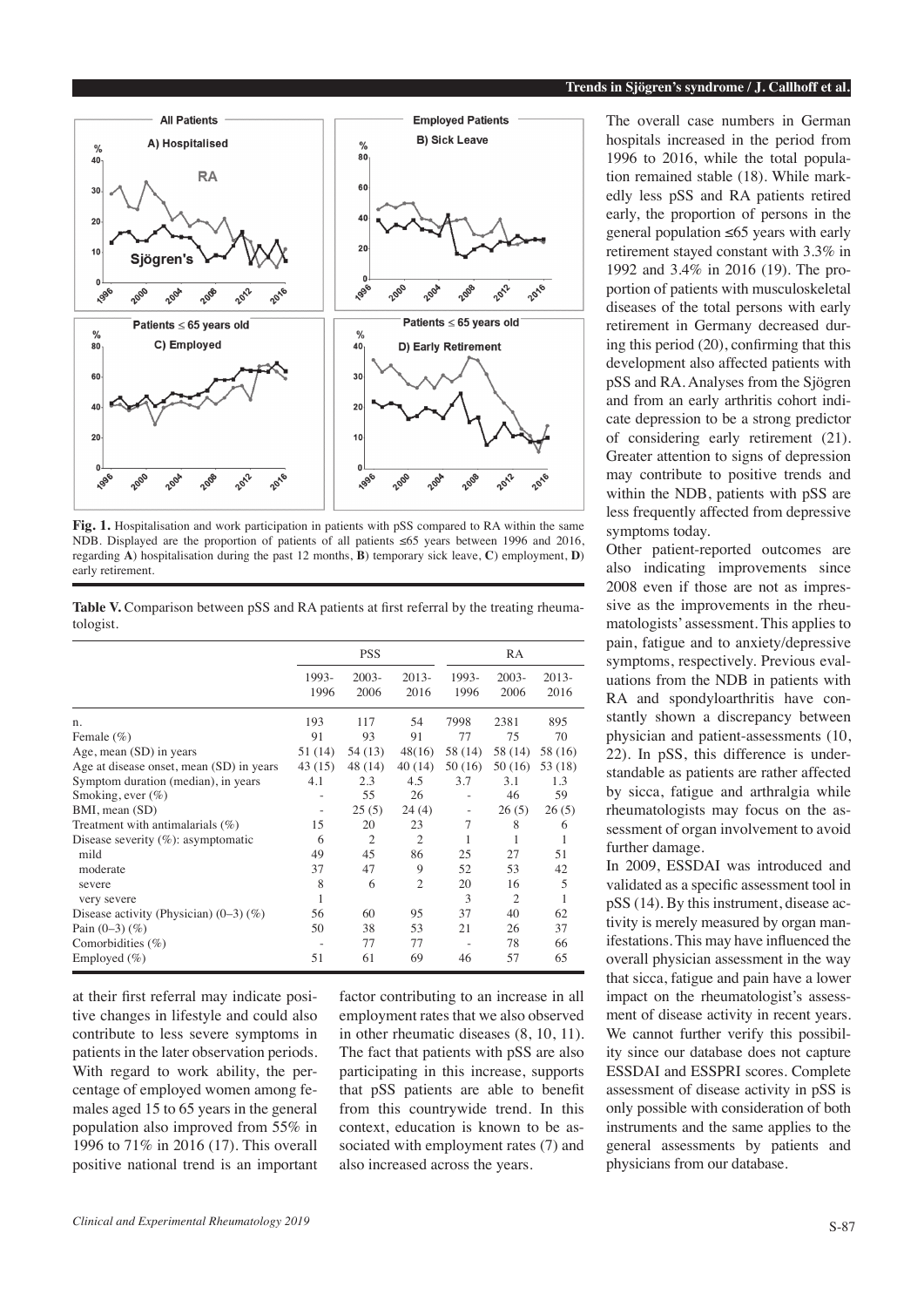#### **Trends in Sjögren's syndrome / J. Callhoff et al.**

Comparing the employment and disease status of patients with pSS from the NDB with the German Sjögren cohort that was established in 2009, patients from the inception cohort were less frequently employed, more frequently early retired and remained longer on sick leave (2). The patients of this Sjögren cohort were of comparable age and disease duration but reported more frequently pain, fatigue and depressive symptoms. Disease activity was not reported. The comparison supports the assumption that less severe cases of pSS have been documented within the NDB in recent years.

In the Sjögren's International Collaborative Clinical Alliance (SICCA), 50% of all worldwide participants with pSS were employed and full-time employment was associated with a lower probability of depression (23). Work disability increased from 26 to 41% in the first two years after pSS diagnosis in a Swedish cohort (3). Employment (3, 4) and hospitalisation rates (24, 25) are reported higher in patients with pSS compared to controls across several international cohorts. Trends on these observations are not reported.

#### *Limitations and strengths*

Based on the constitution of the NDB, no data are available on specific pSS items. Today, subsets of pSS are distinguished by the specific determination of disease activity (14). Our data lack the distinction between the glandular and extraglandular as well as mild to moderate or severe systemic subsets. The approach to classify subentities according to phenotypes may further help to stratify patients according to a distinct disease status (26, 27). We did not attempt to assess the causal relationship of treatment and disease severity, because the overlap of patients between two years differed between 12% and 76%. About 5.9% of the pSS patients were observed for 5 consecutive years or more during the whole observation period but none over the complete period. This does not allow for meaningful longitudinal analyses. A further limitation is the decreasing number of first referral patients in recent years. The strength of the NDB is the long-term monitoring with a rather general but very continuous documentation of outcomes. Continuous primary data over two decades are scarce and trends on employment rates and healthcare utilisation are of importance for healthcare providers. Documentation of all entities within inflammatory rheumatologic diseases enables the comparison of outcomes between rare connective tissue disease and frequently reported RA. With an approximated prevalence of 0.2% (28), pSS belongs to the group of rare diseases. However, since patients develop pSS already at the age around 40, on average over 20 years of working age remain. Thus, the preservation of their earning capacity has economic relevance.

In conclusion, employment increased in patients with pSS across the last two decades while disease activity and healthcare utilisation decreased. We observed a shift towards less severely affected patients in recent years. A better perception of this rare disease among patients and general practitioners may contribute to earlier recognition of pSS.

#### **Acknowledgements**

The authors gratefully acknowledge the contributions and the enthusiasm of all participating patients and consultant rheumatologists who contributed data to the National Database. In particular, the authors would like to acknowledge the significant contributions of T. Alexander (Berlin), R. Alten (Berlin), M. Aringer (Dresden), H. Burkhardt (Frankfurt/Main), S. Kleinert and J. Wendler (Erlangen), T. Eidner (Jena), K. Fischer (Greifswald), U. von Hinüber (Hildesheim), G. Hoese (Stadthagen), K. Karberg (Berlin), I. Kötter (Hamburg), A. Krause (Berlin), W. Ochs (Bayreuth), S. Späthling-Mestekemper (München), S. Wassenberg and R. Weier (Ratingen).

#### **References**

- 1. STEFANSKI AL, TOMIAK C, PLEYER U, DI-ETRICH T, BURMESTER GR, DORNER T: The Diagnosis and Treatment of Sjögren's Syndrome. *Dtsch Arztebl Int* 2017; 114: 354-61.
- 2. WESTHOFF G, DORNER T, ZINK A: Fatigue and depression predict physician visits and work disability in women with primary Sjögren's syndrome: results from a cohort study. *Rheumatology* (Oxford) 2012; 51: 262-9.
- 3. MANDL T, JORGENSEN TS, SKOUGAARD M OLSSON P, KRISTENSEN LE: Work Disability in Newly Diagnosed Patients with Primary Sjögren Syndrome. *J Rheumatol* 2017; 44: 209-15.
- 4. MEIJER JM, MEINERS PM, HUDDLESTON SLATER JJ *et al*.: Health-related quality of life, employment and disability in patients with Sjögren's syndrome. *Rheumatology* (Oxford) 2009; 48: 1077-82.
- 5. McCORMICK N, MARRA CA, SADATSAFAVI M, KOPEC JA, AVIÑA-ZUBIETA JA: Excess productivity costs of systemic lupus erythematosus, systemic sclerosis, and Sjögren's syndrome: a general population-based study. *Arthritis Care Res* (Hoboken) 2019; 71: 142- 54.
- 6. BRITO-ZERON P, RETAMOZO S, GHEITASI H, RAMOS-CASALS M: Treating the underlying pathophysiology of primary Sjögren syndrome: recent advances and future prospects. *Drugs* 2016; 76: 1601-23.
- 7. MAU W, LISTING J, HUSCHER D, ZEIDLER H, ZINK A: Employment across chronic inflammatory rheumatic diseases and comparison with the general population. *J Rheumatol* 2005; 32: 721-8.
- 8. MAU W, THIELE K, LAMPRECHT J: [Trends of work force participation of patients with rheumatic diseases : results from German social insurance data and the national database of the German collaborative arthritis centers]. *Z Rheumatol* 2014; 73: 11-9.
- 9. ZIEGLER S, HUSCHER D, KARBERG K, KRAUSE A, WASSENBERG S, ZINK A: Trends in treatment and outcomes of rheumatoid arthritis in Germany 1997-2007: results from the National Database of the German Collaborative Arthritis Centres. *Ann Rheum Dis*  $2010 \cdot 69: 1803 - 8$ .
- 10. HUSCHER D, THIELE K, RUDWALEIT M *et al*.: Trends in treatment and outcomes of ankylosing spondylitis in outpatient rheumatological care in Germany between 2000 and 2012. *RMD Open* 2015; 1: e000033.
- 11. ALBRECHT K, HUSCHER D, RICHTER J *et al.*: Changes in referral, treatment and outcomes in patients with systemic lupus erythematosus in Germany in the 1990s and the 2000s. *Lupus Sci Med* 2014; 1: e000059.
- 12. Source: Employment rates 1991 to 2017, Statistisches Bundesamt (Destatis), 2018. In www.destatis.de (topical search: Facts & Figures - National economy & environment - Labour market – Employment - Type of document: Table). Date of retrieval: 31.10.18.
- 13. ZINK A, HUSCHER D, THIELE K, LISTING J, SCHNEIDER M: [National database of German arthritis centers. Tool for health services research]. *Bundesgesundheitsblatt Gesundheitsforschung Gesundheitsschutz* 2004; 47: 526-32.
- 14. SEROR R, THEANDER E, BRUN JG *et al*.: Validation of EULAR primary Sjögren's syndrome disease activity (ESSDAI) and patient indexes (ESSPRI). *Ann Rheum Dis* 2015; 74: 859-66.
- 15. WELLS G, BECKER JC, TENG J *et al*.: Validation of the 28-joint Disease Activity Score (DAS28) and European League Against Rheumatism response criteria based on Creactive protein against disease progression